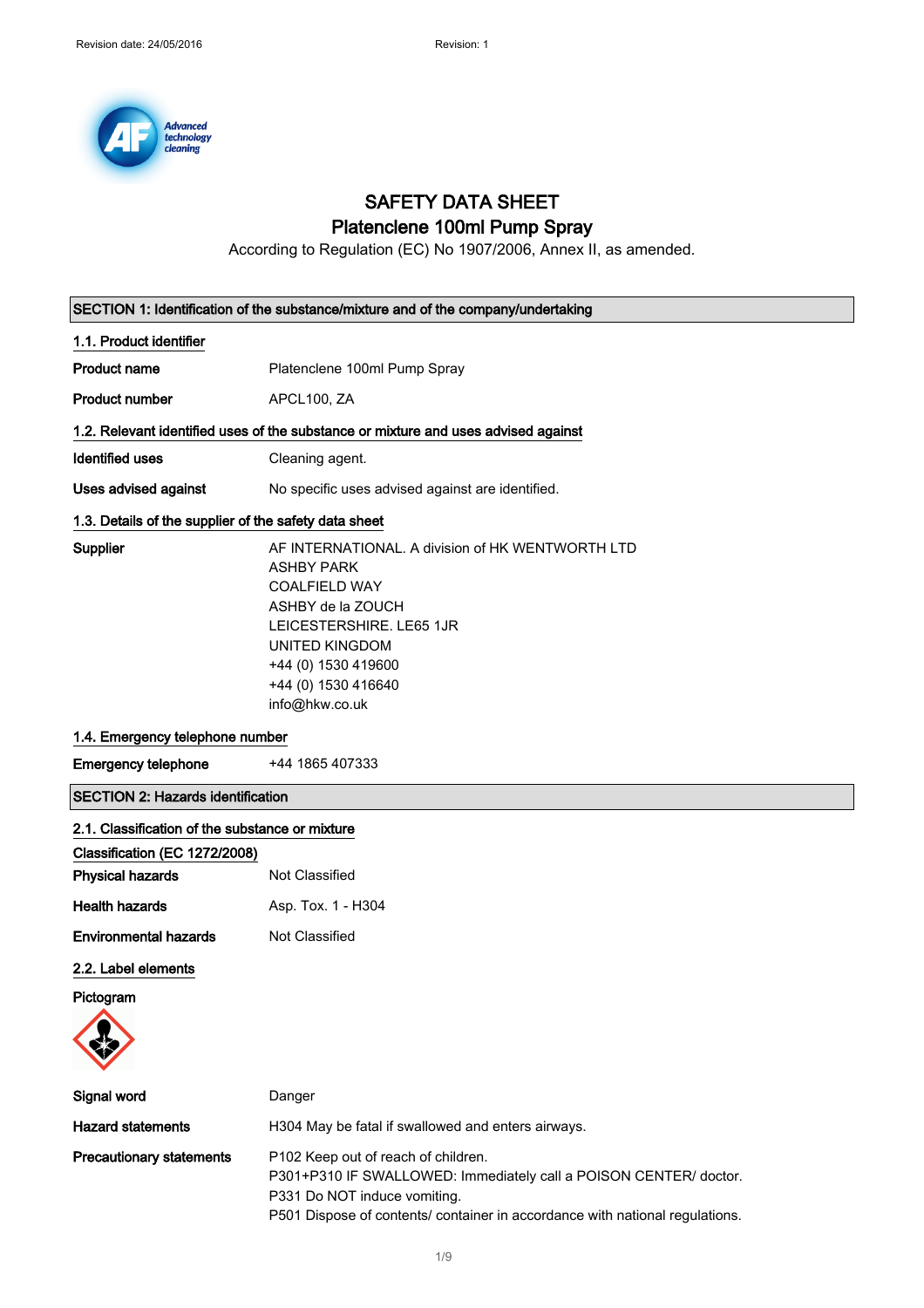Contains **Contains** Hydrocarbons, C11-C14, isoalkanes, cyclics, <2% aromatics

#### 2.3. Other hazards

This product does not contain any substances classified as PBT or vPvB.

| 3.2. Mixtures                               |                                                                     |        |
|---------------------------------------------|---------------------------------------------------------------------|--------|
|                                             | Hydrocarbons, C11-C14, isoalkanes, cyclics, <2% aromatics           | 30-60% |
| $CAS$ number: $-$                           | EC number: 927-285-2                                                |        |
| <b>Classification</b><br>Asp. Tox. 1 - H304 |                                                                     |        |
|                                             | The full text for all hazard statements is displayed in Section 16. |        |
| <b>SECTION 4: First aid measures</b>        |                                                                     |        |

#### 4.1. Description of first aid measures

| <b>General information</b>        | Get medical attention immediately. Show this Safety Data Sheet to the medical personnel.                                                                                                                                                                                                                                                                                                                                                                                                                                                                                                                                                                                                                           |  |  |
|-----------------------------------|--------------------------------------------------------------------------------------------------------------------------------------------------------------------------------------------------------------------------------------------------------------------------------------------------------------------------------------------------------------------------------------------------------------------------------------------------------------------------------------------------------------------------------------------------------------------------------------------------------------------------------------------------------------------------------------------------------------------|--|--|
| Inhalation                        | Remove affected person from source of contamination. Move affected person to fresh air and<br>keep warm and at rest in a position comfortable for breathing. Maintain an open airway.<br>Loosen tight clothing such as collar, tie or belt. When breathing is difficult, properly trained<br>personnel may assist affected person by administering oxygen. Place unconscious person on<br>their side in the recovery position and ensure breathing can take place.                                                                                                                                                                                                                                                 |  |  |
| Ingestion                         | Rinse mouth thoroughly with water. Remove any dentures. Give a few small glasses of water<br>or milk to drink. Stop if the affected person feels sick as vomiting may be dangerous. Do not<br>induce vomiting unless under the direction of medical personnel. If vomiting occurs, the head<br>should be kept low so that vomit does not enter the lungs. Never give anything by mouth to an<br>unconscious person. Move affected person to fresh air and keep warm and at rest in a<br>position comfortable for breathing. Place unconscious person on their side in the recovery<br>position and ensure breathing can take place. Maintain an open airway. Loosen tight clothing<br>such as collar, tie or belt. |  |  |
| Skin contact                      | Rinse with water.                                                                                                                                                                                                                                                                                                                                                                                                                                                                                                                                                                                                                                                                                                  |  |  |
| Eye contact                       | Rinse immediately with plenty of water. Remove any contact lenses and open eyelids wide<br>apart. Continue to rinse for at least 10 minutes.                                                                                                                                                                                                                                                                                                                                                                                                                                                                                                                                                                       |  |  |
| <b>Protection of first aiders</b> | First aid personnel should wear appropriate protective equipment during any rescue. If it is<br>suspected that volatile contaminants are still present around the affected person, first aid<br>personnel should wear an appropriate respirator or self-contained breathing apparatus. Wash<br>contaminated clothing thoroughly with water before removing it from the affected person, or<br>wear gloves. It may be dangerous for first aid personnel to carry out mouth-to-mouth<br>resuscitation.                                                                                                                                                                                                               |  |  |
|                                   | 4.2. Most important symptoms and effects, both acute and delayed                                                                                                                                                                                                                                                                                                                                                                                                                                                                                                                                                                                                                                                   |  |  |
| <b>General information</b>        | See Section 11 for additional information on health hazards. The severity of the symptoms<br>described will vary dependent on the concentration and the length of exposure.                                                                                                                                                                                                                                                                                                                                                                                                                                                                                                                                        |  |  |
| Inhalation                        | Prolonged inhalation of high concentrations may damage respiratory system.                                                                                                                                                                                                                                                                                                                                                                                                                                                                                                                                                                                                                                         |  |  |
| Ingestion                         | Gastrointestinal symptoms, including upset stomach. Fumes from the stomach contents may<br>be inhaled, resulting in the same symptoms as inhalation. Aspiration hazard if swallowed.<br>Entry into the lungs following ingestion or vomiting may cause chemical pneumonitis.                                                                                                                                                                                                                                                                                                                                                                                                                                       |  |  |

Skin contact **Prolonged contact may cause dryness of the skin.**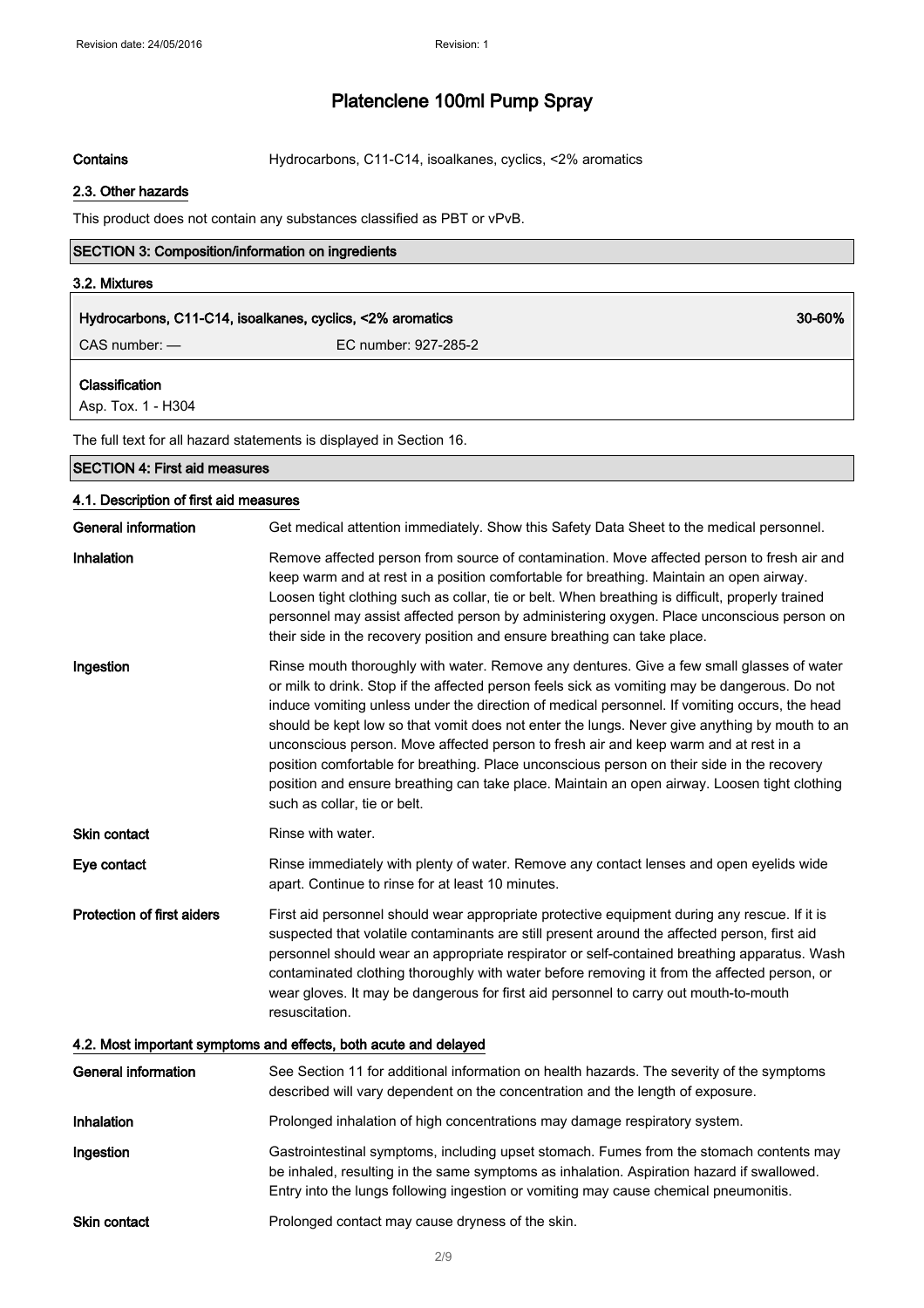| Eye contact                                                                     | May cause temporary eye irritation.                                                                                                                                                                                                                                                                                                                                                                                                                                                                                                                                                                                                                                            |  |
|---------------------------------------------------------------------------------|--------------------------------------------------------------------------------------------------------------------------------------------------------------------------------------------------------------------------------------------------------------------------------------------------------------------------------------------------------------------------------------------------------------------------------------------------------------------------------------------------------------------------------------------------------------------------------------------------------------------------------------------------------------------------------|--|
| 4.3. Indication of any immediate medical attention and special treatment needed |                                                                                                                                                                                                                                                                                                                                                                                                                                                                                                                                                                                                                                                                                |  |
| Notes for the doctor                                                            | Treat symptomatically.                                                                                                                                                                                                                                                                                                                                                                                                                                                                                                                                                                                                                                                         |  |
| <b>SECTION 5: Firefighting measures</b>                                         |                                                                                                                                                                                                                                                                                                                                                                                                                                                                                                                                                                                                                                                                                |  |
| 5.1. Extinguishing media                                                        |                                                                                                                                                                                                                                                                                                                                                                                                                                                                                                                                                                                                                                                                                |  |
| Suitable extinguishing media                                                    | The product is not flammable. Extinguish with alcohol-resistant foam, carbon dioxide, dry<br>powder or water fog. Use fire-extinguishing media suitable for the surrounding fire.                                                                                                                                                                                                                                                                                                                                                                                                                                                                                              |  |
| Unsuitable extinguishing<br>media                                               | Do not use water jet as an extinguisher, as this will spread the fire.                                                                                                                                                                                                                                                                                                                                                                                                                                                                                                                                                                                                         |  |
| 5.2. Special hazards arising from the substance or mixture                      |                                                                                                                                                                                                                                                                                                                                                                                                                                                                                                                                                                                                                                                                                |  |
| Specific hazards                                                                | Containers can burst violently or explode when heated, due to excessive pressure build-up.                                                                                                                                                                                                                                                                                                                                                                                                                                                                                                                                                                                     |  |
| <b>Hazardous combustion</b><br>products                                         | Thermal decomposition or combustion products may include the following substances:<br>Harmful gases or vapours.                                                                                                                                                                                                                                                                                                                                                                                                                                                                                                                                                                |  |
| 5.3. Advice for firefighters                                                    |                                                                                                                                                                                                                                                                                                                                                                                                                                                                                                                                                                                                                                                                                |  |
| Protective actions during<br>firefighting                                       | Avoid breathing fire gases or vapours. Evacuate area. Cool containers exposed to heat with<br>water spray and remove them from the fire area if it can be done without risk. Cool containers<br>exposed to flames with water until well after the fire is out. If a leak or spill has not ignited, use<br>water spray to disperse vapours and protect men stopping the leak. Control run-off water by<br>containing and keeping it out of sewers and watercourses. If risk of water pollution occurs,<br>notify appropriate authorities.                                                                                                                                       |  |
| Special protective equipment<br>for firefighters                                | Wear positive-pressure self-contained breathing apparatus (SCBA) and appropriate protective<br>clothing. Firefighter's clothing conforming to European standard EN469 (including helmets,<br>protective boots and gloves) will provide a basic level of protection for chemical incidents.                                                                                                                                                                                                                                                                                                                                                                                     |  |
| <b>SECTION 6: Accidental release measures</b>                                   |                                                                                                                                                                                                                                                                                                                                                                                                                                                                                                                                                                                                                                                                                |  |
|                                                                                 | 6.1. Personal precautions, protective equipment and emergency procedures                                                                                                                                                                                                                                                                                                                                                                                                                                                                                                                                                                                                       |  |
| <b>Personal precautions</b>                                                     | No action shall be taken without appropriate training or involving any personal risk. Keep<br>unnecessary and unprotected personnel away from the spillage. Wear protective clothing as<br>described in Section 8 of this safety data sheet. Follow precautions for safe handling<br>described in this safety data sheet. Wash thoroughly after dealing with a spillage. Ensure<br>procedures and training for emergency decontamination and disposal are in place. Do not<br>touch or walk into spilled material.                                                                                                                                                             |  |
| 6.2. Environmental precautions                                                  |                                                                                                                                                                                                                                                                                                                                                                                                                                                                                                                                                                                                                                                                                |  |
| <b>Environmental precautions</b>                                                | Avoid discharge into drains or watercourses or onto the ground.                                                                                                                                                                                                                                                                                                                                                                                                                                                                                                                                                                                                                |  |
| 6.3. Methods and material for containment and cleaning up                       |                                                                                                                                                                                                                                                                                                                                                                                                                                                                                                                                                                                                                                                                                |  |
| Methods for cleaning up                                                         | Wear protective clothing as described in Section 8 of this safety data sheet. Clear up spills<br>immediately and dispose of waste safely. Small Spillages: Collect spillage. Large Spillages:<br>Absorb spillage with non-combustible, absorbent material. The contaminated absorbent may<br>pose the same hazard as the spilled material. Collect and place in suitable waste disposal<br>containers and seal securely. Label the containers containing waste and contaminated<br>materials and remove from the area as soon as possible. Flush contaminated area with plenty<br>of water. Wash thoroughly after dealing with a spillage. For waste disposal, see Section 13. |  |

#### 6.4. Reference to other sections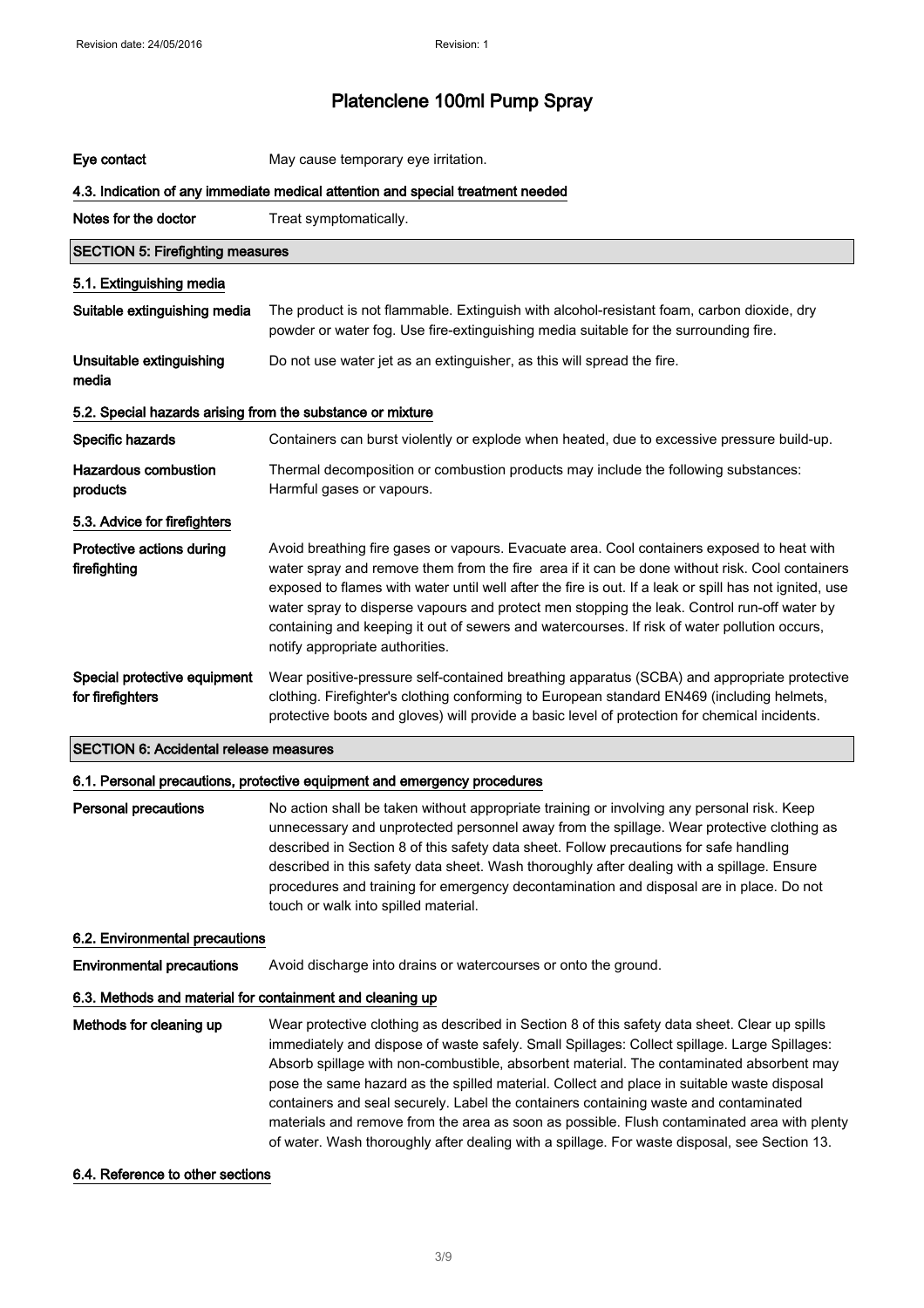| Reference to other sections | For personal protection, see Section 8. See Section 11 for additional information on health   |
|-----------------------------|-----------------------------------------------------------------------------------------------|
|                             | hazards. See Section 12 for additional information on ecological hazards. For waste disposal, |
|                             | see Section 13.                                                                               |

#### SECTION 7: Handling and storage

| 7.1. Precautions for safe handling        |                                                                                                                                                                                                                                                                                                                                                                                                                                                                                                                                                          |
|-------------------------------------------|----------------------------------------------------------------------------------------------------------------------------------------------------------------------------------------------------------------------------------------------------------------------------------------------------------------------------------------------------------------------------------------------------------------------------------------------------------------------------------------------------------------------------------------------------------|
| Usage precautions                         | Keep out of the reach of children. Read and follow manufacturer's recommendations. Wear<br>protective clothing as described in Section 8 of this safety data sheet. Keep away from food,<br>drink and animal feeding stuffs. Handle all packages and containers carefully to minimise<br>spills. Keep container tightly sealed when not in use. Avoid the formation of mists. Do not<br>handle until all safety precautions have been read and understood. Do not handle broken<br>packages without protective equipment. Do not reuse empty containers. |
| Advice on general<br>occupational hygiene | Wash promptly if skin becomes contaminated. Take off contaminated clothing. Wash<br>contaminated clothing before reuse. Do not eat, drink or smoke when using this product.<br>Wash at the end of each work shift and before eating, smoking and using the toilet. Change<br>work clothing daily before leaving workplace.                                                                                                                                                                                                                               |
|                                           | 7.2. Conditions for safe storage, including any incompatibilities                                                                                                                                                                                                                                                                                                                                                                                                                                                                                        |
| Storage precautions                       | Store locked up. Keep only in the original container. Keep container tightly closed, in a cool,<br>well ventilated place. Keep containers upright. Protect containers from damage. Bund storage<br>facilities to prevent soil and water pollution in the event of spillage. The storage area floor<br>should be leak-tight, jointless and not absorbent.                                                                                                                                                                                                 |
| Storage class                             | Chemical storage.                                                                                                                                                                                                                                                                                                                                                                                                                                                                                                                                        |

7.3. Specific end use(s)

Specific end use(s) The identified uses for this product are detailed in Section 1.2.

#### SECTION 8: Exposure Controls/personal protection

#### 8.1. Control parameters

#### 8.2. Exposure controls

#### Protective equipment



Appropriate engineering controls



Provide adequate ventilation. Personal, workplace environment or biological monitoring may be required to determine the effectiveness of the ventilation or other control measures and/or the necessity to use respiratory protective equipment. Use process enclosures, local exhaust ventilation or other engineering controls as the primary means to minimise worker exposure. Personal protective equipment should only be used if worker exposure cannot be controlled adequately by the engineering control measures. Ensure control measures are regularly inspected and maintained. Ensure operatives are trained to minimise exposure.

Eye/face protection Eyewear complying with an approved standard should be worn if a risk assessment indicates eye contact is possible. Personal protective equipment for eye and face protection should comply with European Standard EN166. Unless the assessment indicates a higher degree of protection is required, the following protection should be worn: Tight-fitting safety glasses.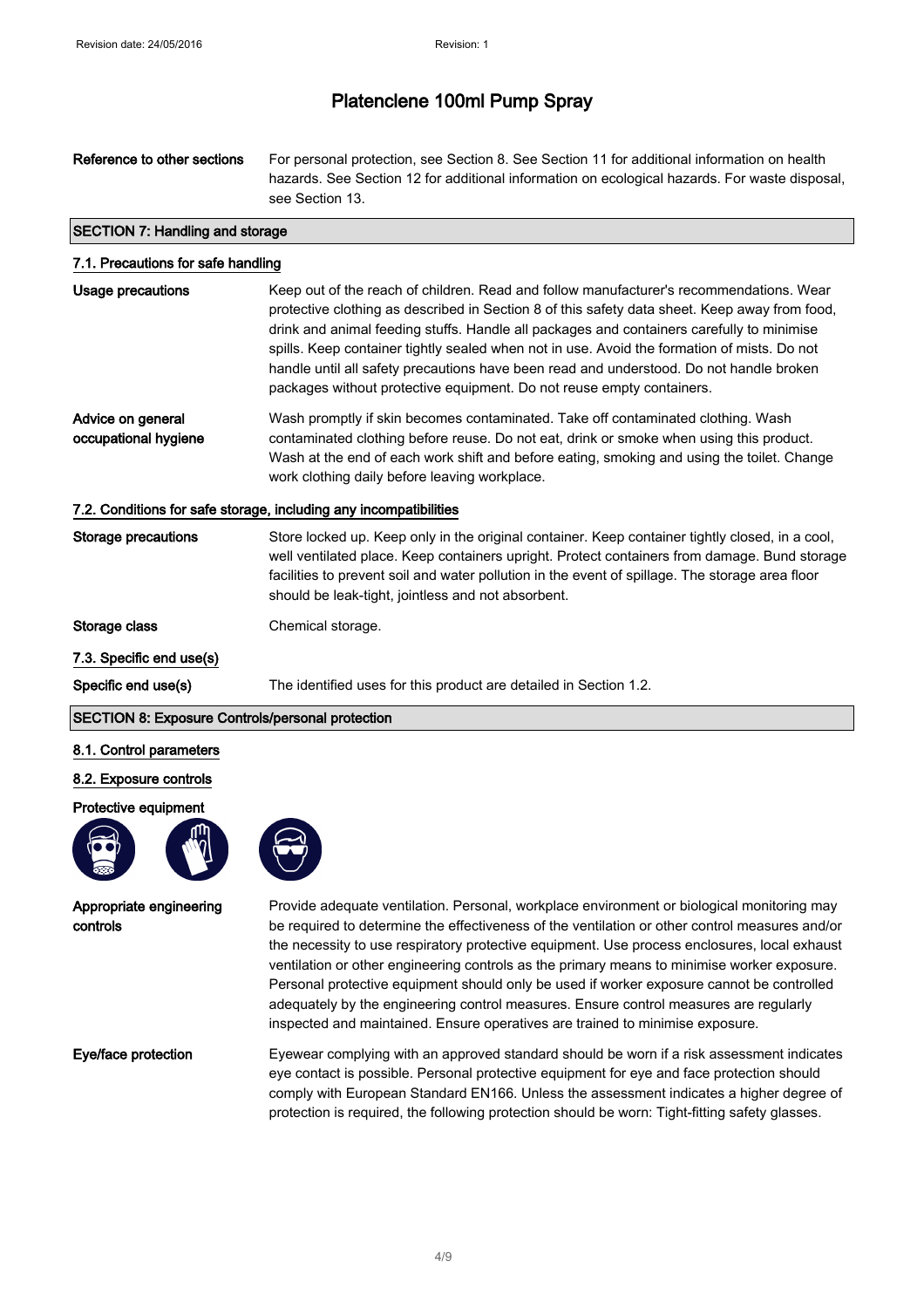| Hand protection                           | Chemical-resistant, impervious gloves complying with an approved standard should be worn if<br>a risk assessment indicates skin contact is possible. The most suitable glove should be<br>chosen in consultation with the glove supplier/manufacturer, who can provide information<br>about the breakthrough time of the glove material. To protect hands from chemicals, gloves<br>should comply with European Standard EN374. Considering the data specified by the glove<br>manufacturer, check during use that the gloves are retaining their protective properties and<br>change them as soon as any deterioration is detected. Frequent changes are recommended. |
|-------------------------------------------|------------------------------------------------------------------------------------------------------------------------------------------------------------------------------------------------------------------------------------------------------------------------------------------------------------------------------------------------------------------------------------------------------------------------------------------------------------------------------------------------------------------------------------------------------------------------------------------------------------------------------------------------------------------------|
| Other skin and body<br>protection         | Appropriate footwear and additional protective clothing complying with an approved standard<br>should be worn if a risk assessment indicates skin contamination is possible.                                                                                                                                                                                                                                                                                                                                                                                                                                                                                           |
| Hygiene measures                          | Provide eyewash station and safety shower. Contaminated work clothing should not be<br>allowed out of the workplace. Wash contaminated clothing before reuse. Clean equipment<br>and the work area every day. Good personal hygiene procedures should be implemented.<br>Wash at the end of each work shift and before eating, smoking and using the toilet. When<br>using do not eat, drink or smoke. Preventive industrial medical examinations should be carried<br>out. Warn cleaning personnel of any hazardous properties of the product.                                                                                                                        |
| <b>Respiratory protection</b>             | Respiratory protection complying with an approved standard should be worn if a risk<br>assessment indicates inhalation of contaminants is possible. Ensure all respiratory protective<br>equipment is suitable for its intended use and is 'CE'-marked. Check that the respirator fits<br>tightly and the filter is changed regularly. Gas and combination filter cartridges should comply<br>with European Standard EN14387. Full face mask respirators with replaceable filter cartridges<br>should comply with European Standard EN136. Half mask and quarter mask respirators with<br>replaceable filter cartridges should comply with European Standard EN140.    |
| <b>Environmental exposure</b><br>controls | Keep container tightly sealed when not in use.                                                                                                                                                                                                                                                                                                                                                                                                                                                                                                                                                                                                                         |

### SECTION 9: Physical and Chemical Properties

### 9.1. Information on basic physical and chemical properties

| Appearance                                      | Liquid.                         |
|-------------------------------------------------|---------------------------------|
| Colour                                          | Colourless.                     |
| Odour                                           | Characteristic.                 |
| Odour threshold                                 | Not available.                  |
| рH                                              | pH (concentrated solution): 5-7 |
| Melting point                                   | Not available.                  |
| Initial boiling point and range                 | Not available.                  |
| <b>Flash point</b>                              | > 60°C CC (Closed cup).         |
| <b>Evaporation rate</b>                         | Not available.                  |
| <b>Evaporation factor</b>                       | Not available.                  |
| Flammability (solid, gas)                       | Not available.                  |
| Upper/lower flammability or<br>explosive limits | Not available.                  |
| Other flammability                              | Not available.                  |
| Vapour pressure                                 | Not available.                  |
| Vapour density                                  | Not available.                  |
| <b>Relative density</b>                         | Not available.                  |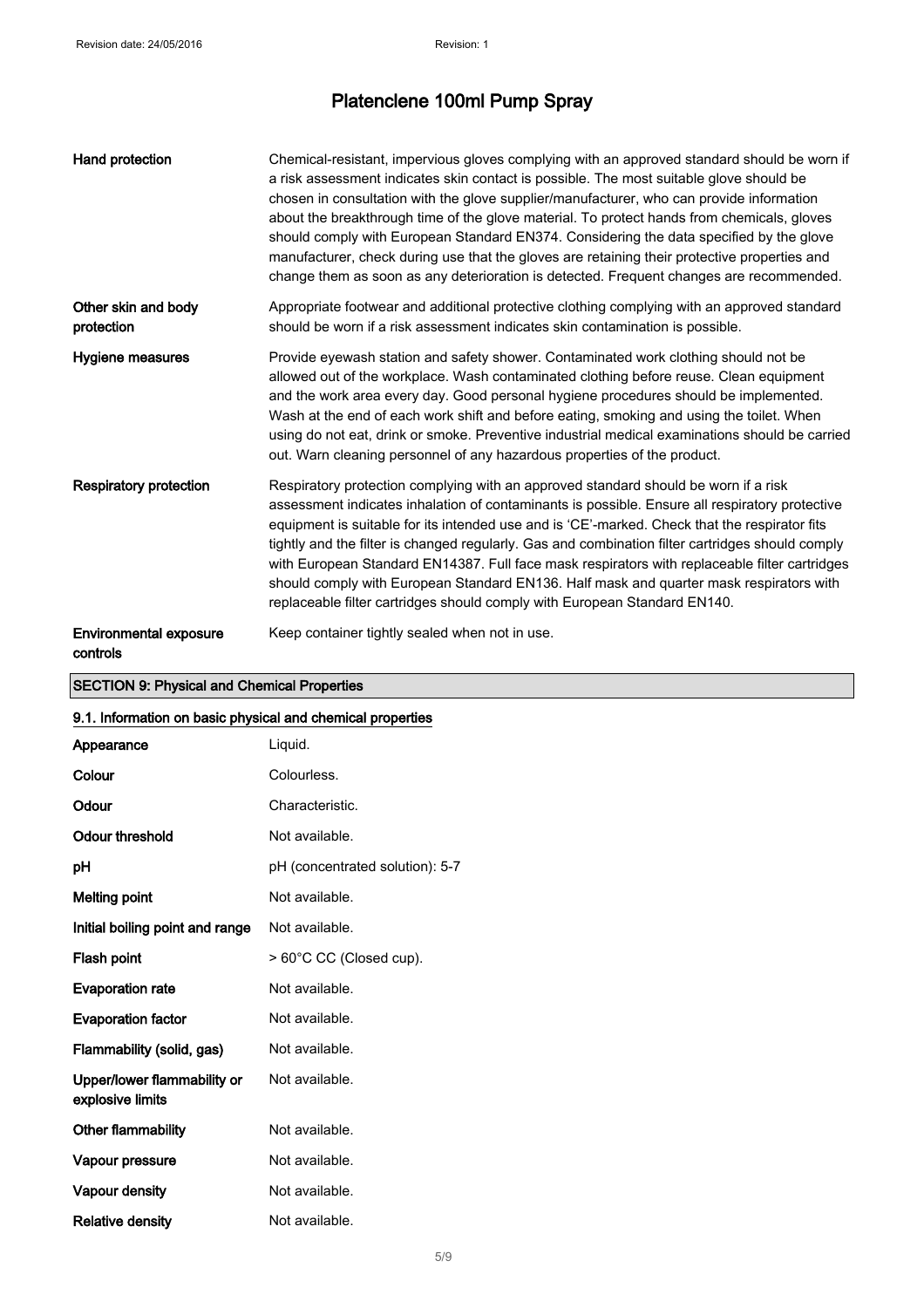| <b>Bulk density</b>                                                 | Not available.                                                                                                                                                          |
|---------------------------------------------------------------------|-------------------------------------------------------------------------------------------------------------------------------------------------------------------------|
| Solubility(ies)                                                     | Not available.                                                                                                                                                          |
| <b>Partition coefficient</b>                                        | Not available.                                                                                                                                                          |
| Auto-ignition temperature                                           | Not available.                                                                                                                                                          |
| <b>Decomposition Temperature</b>                                    | Not available.                                                                                                                                                          |
| <b>Viscosity</b>                                                    | 1.48 mPa s $@$ 25 $°C$                                                                                                                                                  |
| <b>Explosive properties</b>                                         | Not considered to be explosive.                                                                                                                                         |
| <b>Oxidising properties</b>                                         | Does not meet the criteria for classification as oxidising.                                                                                                             |
| 9.2. Other information                                              |                                                                                                                                                                         |
| <b>SECTION 10: Stability and reactivity</b>                         |                                                                                                                                                                         |
| 10.1. Reactivity                                                    |                                                                                                                                                                         |
| Reactivity                                                          | There are no known reactivity hazards associated with this product.                                                                                                     |
| 10.2. Chemical stability                                            |                                                                                                                                                                         |
| <b>Stability</b>                                                    | Stable at normal ambient temperatures and when used as recommended. Stable under the<br>prescribed storage conditions.                                                  |
| 10.3. Possibility of hazardous reactions                            |                                                                                                                                                                         |
| Possibility of hazardous<br>reactions                               | No potentially hazardous reactions known.                                                                                                                               |
| 10.4. Conditions to avoid                                           |                                                                                                                                                                         |
| <b>Conditions to avoid</b>                                          | There are no known conditions that are likely to result in a hazardous situation.                                                                                       |
| 10.5. Incompatible materials                                        |                                                                                                                                                                         |
| Materials to avoid                                                  | No specific material or group of materials is likely to react with the product to produce a<br>hazardous situation.                                                     |
| 10.6. Hazardous decomposition products                              |                                                                                                                                                                         |
| Hazardous decomposition<br>products                                 | Does not decompose when used and stored as recommended. Thermal decomposition or<br>combustion products may include the following substances: Harmful gases or vapours. |
| <b>SECTION 11: Toxicological information</b>                        |                                                                                                                                                                         |
| 11.1. Information on toxicological effects                          |                                                                                                                                                                         |
| Acute toxicity - oral<br>Notes (oral LD <sub>50</sub> )             | Based on available data the classification criteria are not met.                                                                                                        |
| Acute toxicity - dermal<br>Notes (dermal LD <sub>50</sub> )         | Based on available data the classification criteria are not met.                                                                                                        |
| Acute toxicity - inhalation<br>Notes (inhalation LC <sub>50</sub> ) | Based on available data the classification criteria are not met.                                                                                                        |
| Skin corrosion/irritation<br>Animal data                            | Based on available data the classification criteria are not met.                                                                                                        |
| Serious eye damage/irritation<br>Serious eye damage/irritation      | Based on available data the classification criteria are not met.                                                                                                        |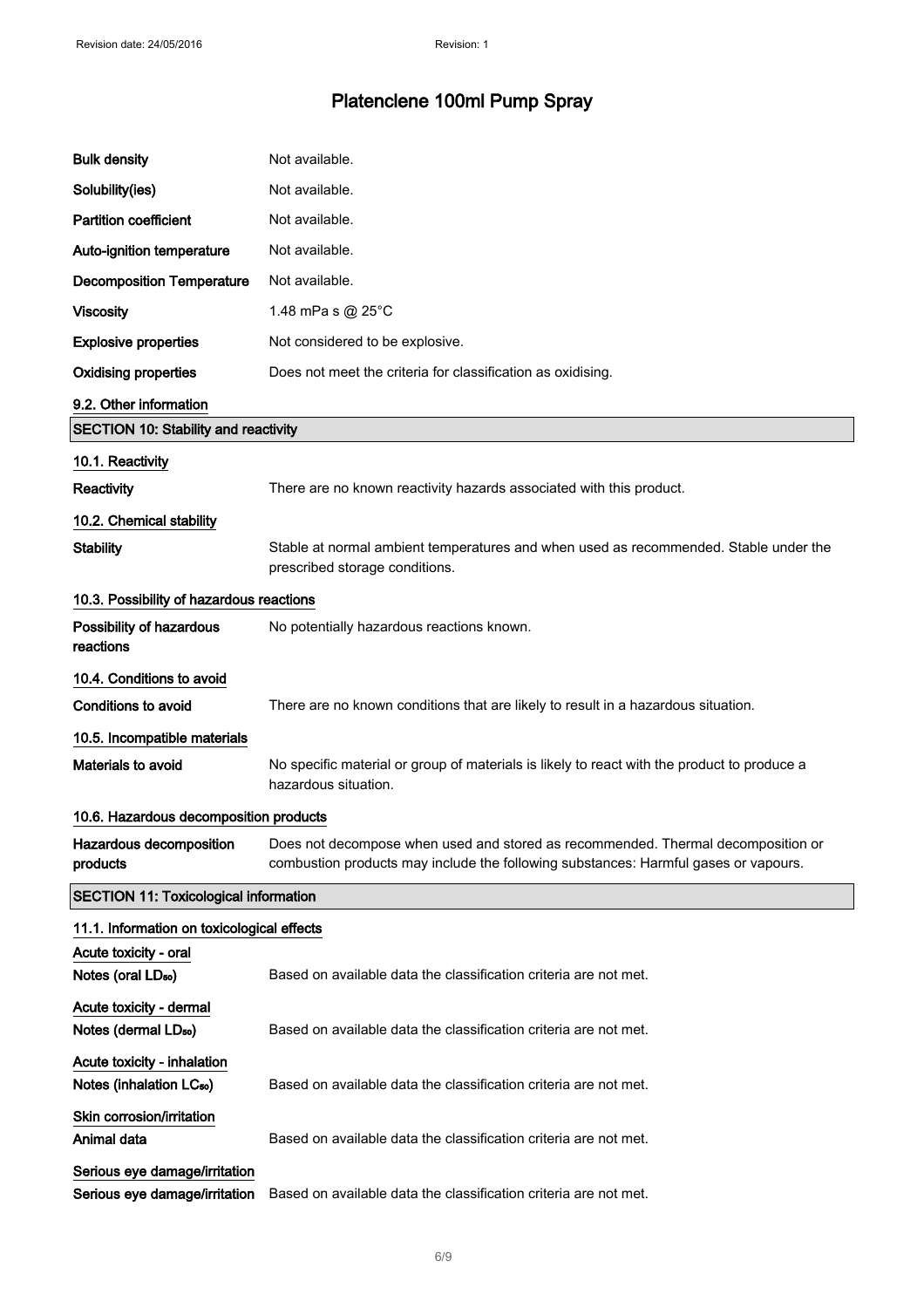| Respiratory sensitisation<br><b>Respiratory sensitisation</b> | Based on available data the classification criteria are not met.                                                                                                                                                                                                             |
|---------------------------------------------------------------|------------------------------------------------------------------------------------------------------------------------------------------------------------------------------------------------------------------------------------------------------------------------------|
| <b>Skin sensitisation</b><br><b>Skin sensitisation</b>        | Based on available data the classification criteria are not met.                                                                                                                                                                                                             |
| Germ cell mutagenicity<br>Genotoxicity - in vitro             | Based on available data the classification criteria are not met.                                                                                                                                                                                                             |
| Carcinogenicity<br>Carcinogenicity                            | Based on available data the classification criteria are not met.                                                                                                                                                                                                             |
| <b>IARC</b> carcinogenicity                                   | None of the ingredients are listed or exempt.                                                                                                                                                                                                                                |
| Reproductive toxicity<br>Reproductive toxicity - fertility    | Based on available data the classification criteria are not met.                                                                                                                                                                                                             |
| Reproductive toxicity -<br>development                        | Based on available data the classification criteria are not met.                                                                                                                                                                                                             |
| Specific target organ toxicity - single exposure              |                                                                                                                                                                                                                                                                              |
| STOT - single exposure                                        | Not classified as a specific target organ toxicant after a single exposure.                                                                                                                                                                                                  |
| Specific target organ toxicity - repeated exposure            |                                                                                                                                                                                                                                                                              |
| STOT - repeated exposure                                      | Not classified as a specific target organ toxicant after repeated exposure.                                                                                                                                                                                                  |
| Aspiration hazard<br><b>Aspiration hazard</b>                 | Asp. Tox. 1 - H304 May be fatal if swallowed and enters airways. Pneumonia may be the<br>result if vomited material containing solvents reaches the lungs.                                                                                                                   |
| <b>General information</b>                                    | The severity of the symptoms described will vary dependent on the concentration and the<br>length of exposure.                                                                                                                                                               |
| Inhalation                                                    | Prolonged inhalation of high concentrations may damage respiratory system.                                                                                                                                                                                                   |
| Ingestion                                                     | Gastrointestinal symptoms, including upset stomach. Fumes from the stomach contents may<br>be inhaled, resulting in the same symptoms as inhalation. Aspiration hazard if swallowed.<br>Entry into the lungs following ingestion or vomiting may cause chemical pneumonitis. |
| Skin contact                                                  | Prolonged contact may cause dryness of the skin.                                                                                                                                                                                                                             |
| Eye contact                                                   | May cause temporary eye irritation.                                                                                                                                                                                                                                          |
| Route of entry                                                | Ingestion Inhalation Skin and/or eye contact                                                                                                                                                                                                                                 |
| <b>Target organs</b>                                          | No specific target organs known.                                                                                                                                                                                                                                             |
| <b>SECTION 12: Ecological Information</b>                     |                                                                                                                                                                                                                                                                              |
| Ecotoxicity                                                   | Not regarded as dangerous for the environment. However, large or frequent spills may have<br>hazardous effects on the environment.                                                                                                                                           |
| 12.1. Toxicity                                                |                                                                                                                                                                                                                                                                              |
| <b>Toxicity</b>                                               | Based on available data the classification criteria are not met.                                                                                                                                                                                                             |
| 12.2. Persistence and degradability                           |                                                                                                                                                                                                                                                                              |

Persistence and degradability The degradability of the product is not known.

#### 12.3. Bioaccumulative potential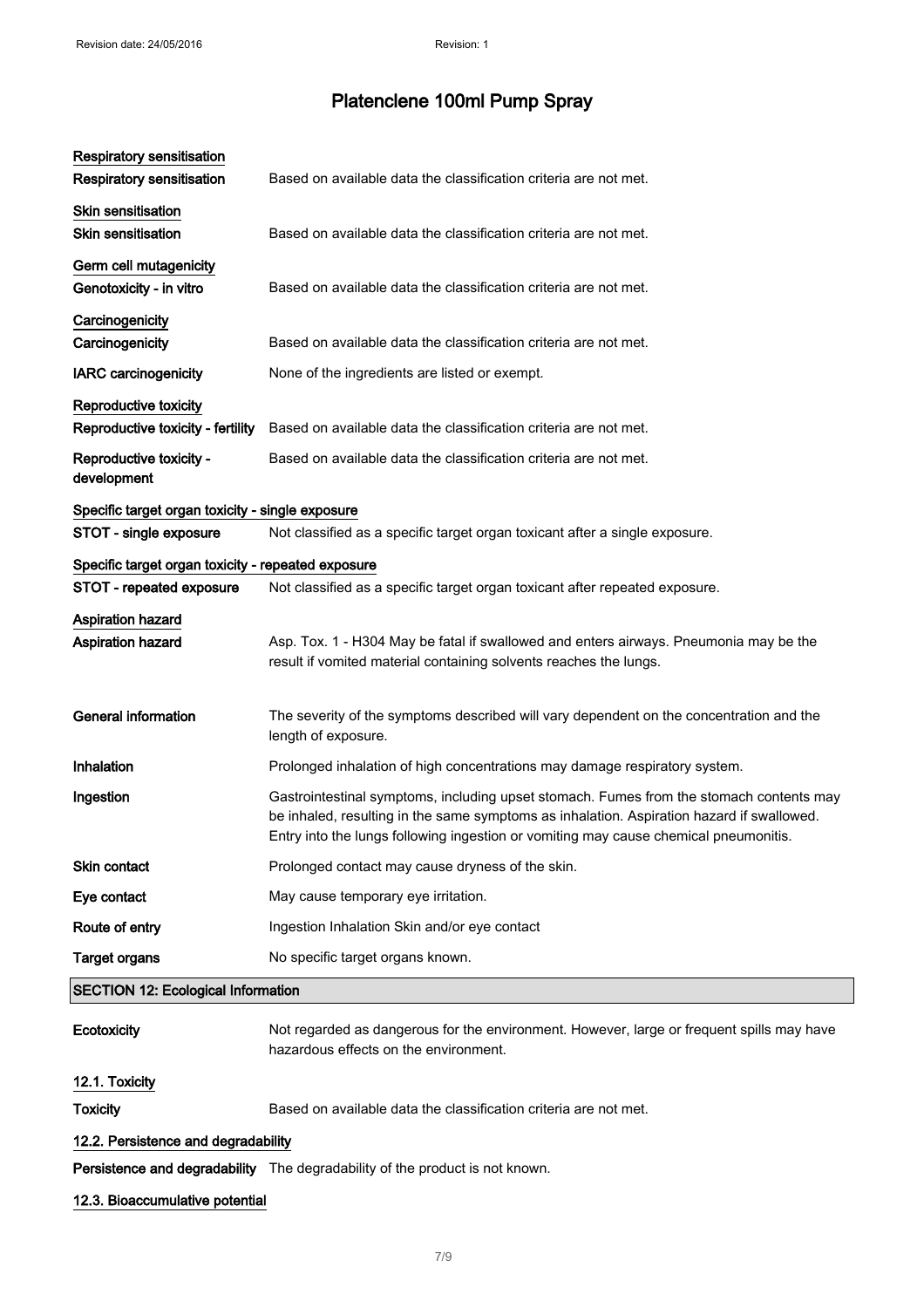| Bioaccumulative potential                  | No data available on bioaccumulation.                                                                                                                                                                                                                                                                                                                                                                                                                                                                                                                                                                                                                                                                                                                   |  |
|--------------------------------------------|---------------------------------------------------------------------------------------------------------------------------------------------------------------------------------------------------------------------------------------------------------------------------------------------------------------------------------------------------------------------------------------------------------------------------------------------------------------------------------------------------------------------------------------------------------------------------------------------------------------------------------------------------------------------------------------------------------------------------------------------------------|--|
| <b>Partition coefficient</b>               | Not available.                                                                                                                                                                                                                                                                                                                                                                                                                                                                                                                                                                                                                                                                                                                                          |  |
| 12.4. Mobility in soil                     |                                                                                                                                                                                                                                                                                                                                                                                                                                                                                                                                                                                                                                                                                                                                                         |  |
| <b>Mobility</b>                            | No data available.                                                                                                                                                                                                                                                                                                                                                                                                                                                                                                                                                                                                                                                                                                                                      |  |
| 12.5. Results of PBT and vPvB assessment   |                                                                                                                                                                                                                                                                                                                                                                                                                                                                                                                                                                                                                                                                                                                                                         |  |
| 12.6. Other adverse effects                |                                                                                                                                                                                                                                                                                                                                                                                                                                                                                                                                                                                                                                                                                                                                                         |  |
| Other adverse effects                      | None known.                                                                                                                                                                                                                                                                                                                                                                                                                                                                                                                                                                                                                                                                                                                                             |  |
| <b>SECTION 13: Disposal considerations</b> |                                                                                                                                                                                                                                                                                                                                                                                                                                                                                                                                                                                                                                                                                                                                                         |  |
| 13.1. Waste treatment methods              |                                                                                                                                                                                                                                                                                                                                                                                                                                                                                                                                                                                                                                                                                                                                                         |  |
| General information                        | The generation of waste should be minimised or avoided wherever possible. Reuse or recycle<br>products wherever possible. This material and its container must be disposed of in a safe<br>way. Disposal of this product, process solutions, residues and by-products should at all times<br>comply with the requirements of environmental protection and waste disposal legislation and<br>any local authority requirements. When handling waste, the safety precautions applying to<br>handling of the product should be considered. Care should be taken when handling emptied<br>containers that have not been thoroughly cleaned or rinsed out. Empty containers or liners<br>may retain some product residues and hence be potentially hazardous. |  |
| Disposal methods                           | Dispose of surplus products and those that cannot be recycled via a licensed waste disposal<br>contractor. Waste, residues, empty containers, discarded work clothes and contaminated<br>cleaning materials should be collected in designated containers, labelled with their contents.<br>Incineration or landfill should only be considered when recycling is not feasible.                                                                                                                                                                                                                                                                                                                                                                           |  |

#### SECTION 14: Transport information

General The product is not covered by international regulations on the transport of dangerous goods (IMDG, IATA, ADR/RID).

### 14.1. UN number

Not applicable.

#### 14.2. UN proper shipping name

Not applicable.

#### 14.3. Transport hazard class(es)

No transport warning sign required.

#### 14.4. Packing group

Not applicable.

#### 14.5. Environmental hazards

Environmentally hazardous substance/marine pollutant No.

#### 14.6. Special precautions for user

Not applicable.

#### 14.7. Transport in bulk according to Annex II of MARPOL and the IBC Code

Transport in bulk according to Not applicable. Annex II of MARPOL 73/78 and the IBC Code